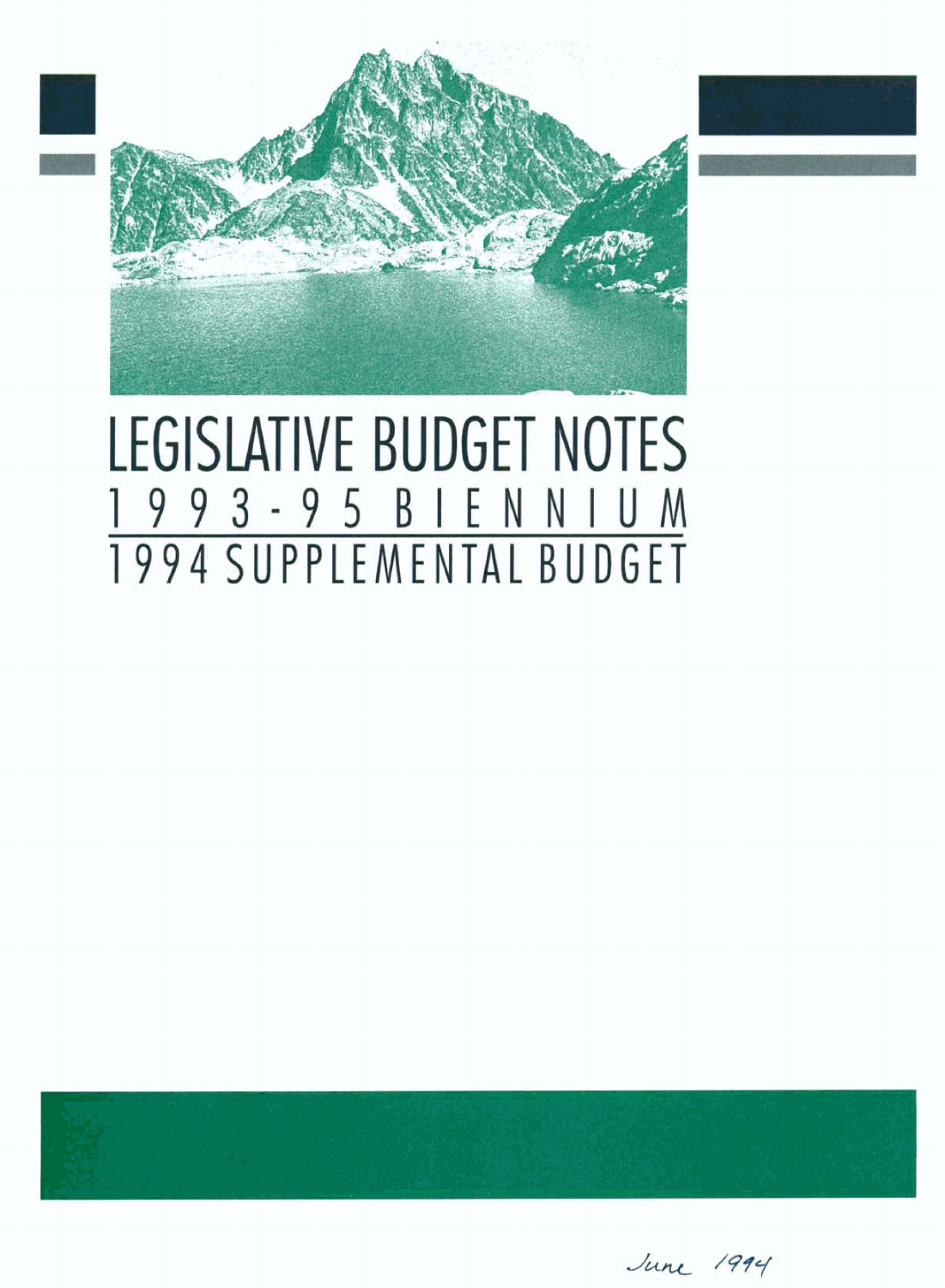## **EGISLATIVE BUDGET NOT** 93-95 BIEN SUPPLEMENTAL BU

The Legislative Budget Notes are a publication of the Senate Ways<br>and Means Committee, the House Fiscal Committees, and the Leg-<br>islative Transportation Committee. The information was prepared<br>by the staff of these committ

Published June 1994.

The final edition of the Legislative Budget Motes is available from:

### **The Legislative Bill Room**

P.O. Box 40482 Olympia, Washington 98504-0482

The price is \$10.00 per copy.

For more detailed information regarding the 1993-95 legislative budgets, contact:

#### **Senate Ways and** Means **Committee**

300 John A. Cherberg Building P.O. Box 40484 Olympia, Washington **98504-0484** 

#### **House Fiscal Committees**

**<sup>220</sup>**John L. **O'Brien** Building P.O. Box 40740 Olympia, Washington 98504-0740

#### **Legislative Transportation Committee**

**B-10** John L. O'Brien Building P.O. Box 40483 Olympia, Washington 98504-0483

The **photograph** on **the** cover **of** the **1993-95 legislative Notes, 1994 Sup** *lemental* **Bud~et is of** Mt. *Stuart* **and Ingalls Lake** in **the Alpine Lakes Wilderness Area in the Cascade Range.**